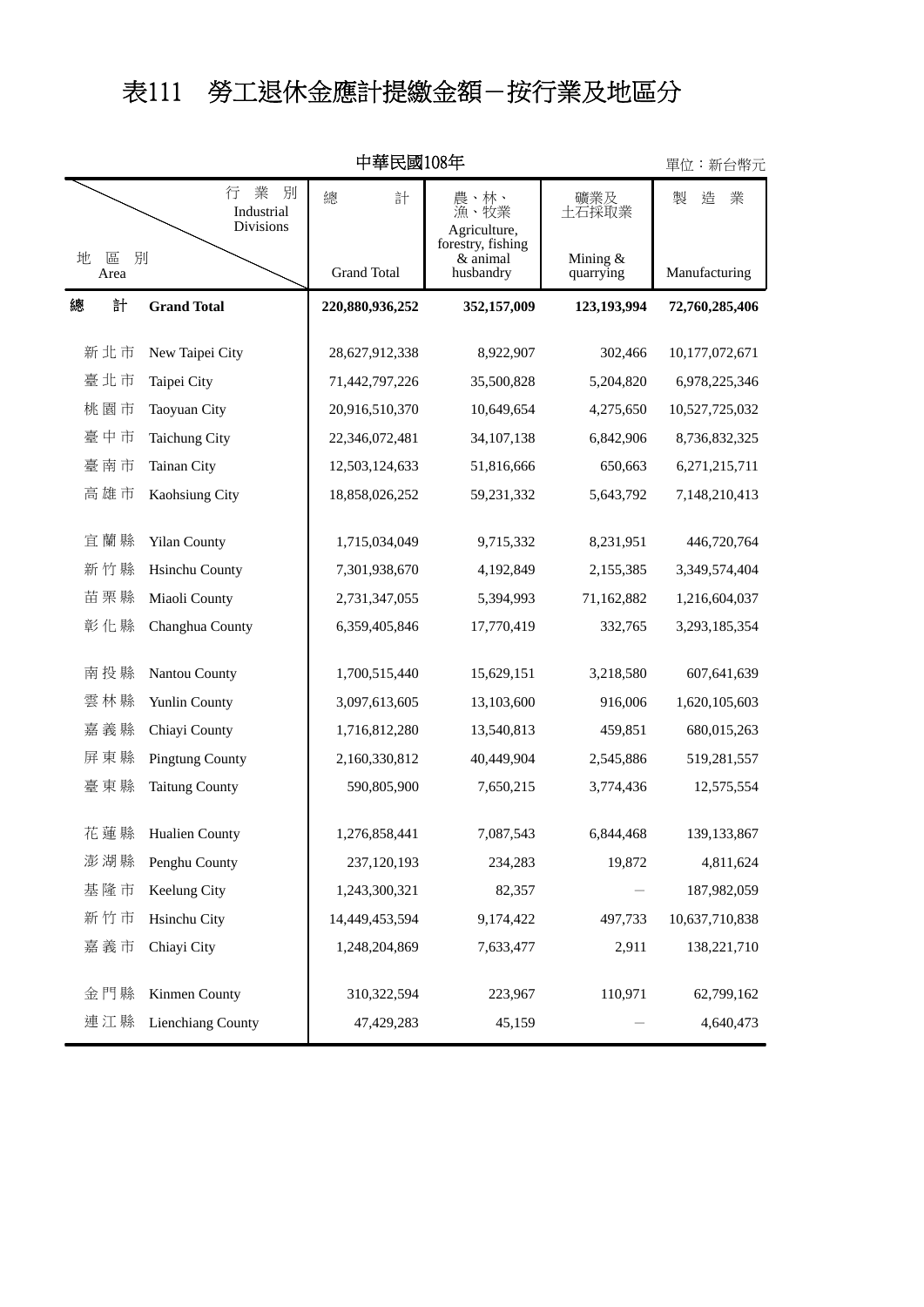## **by Industry and Area Table 111 Due Amount of Contribution under Labor Pension**

| 2019                        |                                             |               |                             |                             | Unit: NT\$                                    |
|-----------------------------|---------------------------------------------|---------------|-----------------------------|-----------------------------|-----------------------------------------------|
| 電力及<br>燃氣供應業                | 用水供應及<br>污染整治業                              | 營建工程業         | 批發及零售業                      | 運輸及倉儲業                      | 住宿及餐飲業                                        |
| Electricity &<br>gas supply | Water supply &<br>remediation<br>activities | Construction  | Wholesale &<br>retail trade | Transportation &<br>storage | Accommodation &<br>food service<br>activities |
| 1,481,714,286               | 964,158,308                                 | 7,798,221,297 | 44,163,987,647              | 7,942,395,665               | 7,303,909,771                                 |
| 163,379,233                 | 75,576,561                                  | 1,170,259,317 | 7,233,899,387               | 1,152,601,821               | 680,359,423                                   |
| 270,633,089                 | 205,485,072                                 | 2,038,203,347 | 18,621,730,710              | 2,656,534,358               | 3,118,266,519                                 |
| 70,390,757                  | 112,975,848                                 | 565,109,492   | 3,191,040,791               | 1,711,852,964               | 463,050,399                                   |
| 176,543,030                 | 100,022,806                                 | 897,464,131   | 4,527,804,052               | 401,929,612                 | 868,513,619                                   |
| 104,113,896                 | 44,835,693                                  | 384,414,978   | 1,942,418,545               | 164,644,811                 | 341,841,496                                   |
| 209,892,502                 | 164,527,855                                 | 1,251,170,639 | 3,209,481,769               | 880,612,585                 | 691,076,088                                   |
|                             |                                             |               |                             |                             |                                               |
| 3,504,214                   | 11,406,677                                  | 98,454,562    | 224,398,074                 | 45,793,099                  | 139,159,191                                   |
| 7,407,006                   | 9,534,385                                   | 186,966,310   | 1,033,019,416               | 198,369,424                 | 106,286,681                                   |
| 72,703,363                  | 10,418,226                                  | 135,426,080   | 274,025,828                 | 38,510,770                  | 55,835,762                                    |
| 57,675,105                  | 38,980,943                                  | 157,822,368   | 1,077,474,824               | 78,025,700                  | 111,403,460                                   |
| 48,599,775                  | 11,153,880                                  | 51,039,260    | 183,693,258                 | 18,140,028                  | 94,321,233                                    |
| 62,499,237                  | 21,721,085                                  | 130,317,679   | 266,780,591                 | 48, 155, 172                | 44,224,377                                    |
| 5,919,521                   | 7,027,932                                   | 65,654,246    | 205,112,502                 | 9,867,103                   | 28,572,400                                    |
| 65,502,011                  | 17,990,621                                  | 101,442,087   | 346, 301, 676               | 40,293,474                  | 102,368,898                                   |
| 690,480                     | 9,225,806                                   | 25,657,204    | 67,621,147                  | 14,946,454                  | 60,063,133                                    |
|                             |                                             |               |                             |                             |                                               |
| 17,406,422                  | 12,383,979                                  | 75,265,808    | 182,573,867                 | 33,140,923                  | 103,844,998                                   |
| 19,985,154                  | 1,774,822                                   | 7,908,512     | 26,812,246                  | 18,767,336                  | 21,748,108                                    |
| 45,435,469                  | 17,786,022                                  | 64,729,504    | 148,813,971                 | 270,816,836                 | 36,636,673                                    |
| 39,642,090                  | 63,253,210                                  | 316,998,372   | 1,112,495,776               | 98,389,568                  | 144,694,827                                   |
| 29,941,725                  | 21,758,308                                  | 53,532,213    | 262,627,598                 | 37,124,502                  | 81,137,307                                    |
|                             |                                             |               |                             |                             |                                               |
| 8,438,034                   | 5,254,565                                   | 17,225,963    | 22,427,510                  | 17,323,717                  | 10,039,138                                    |
| 1,412,173                   | 1,064,012                                   | 3,159,225     | 3,434,109                   | 6,555,408                   | 466,041                                       |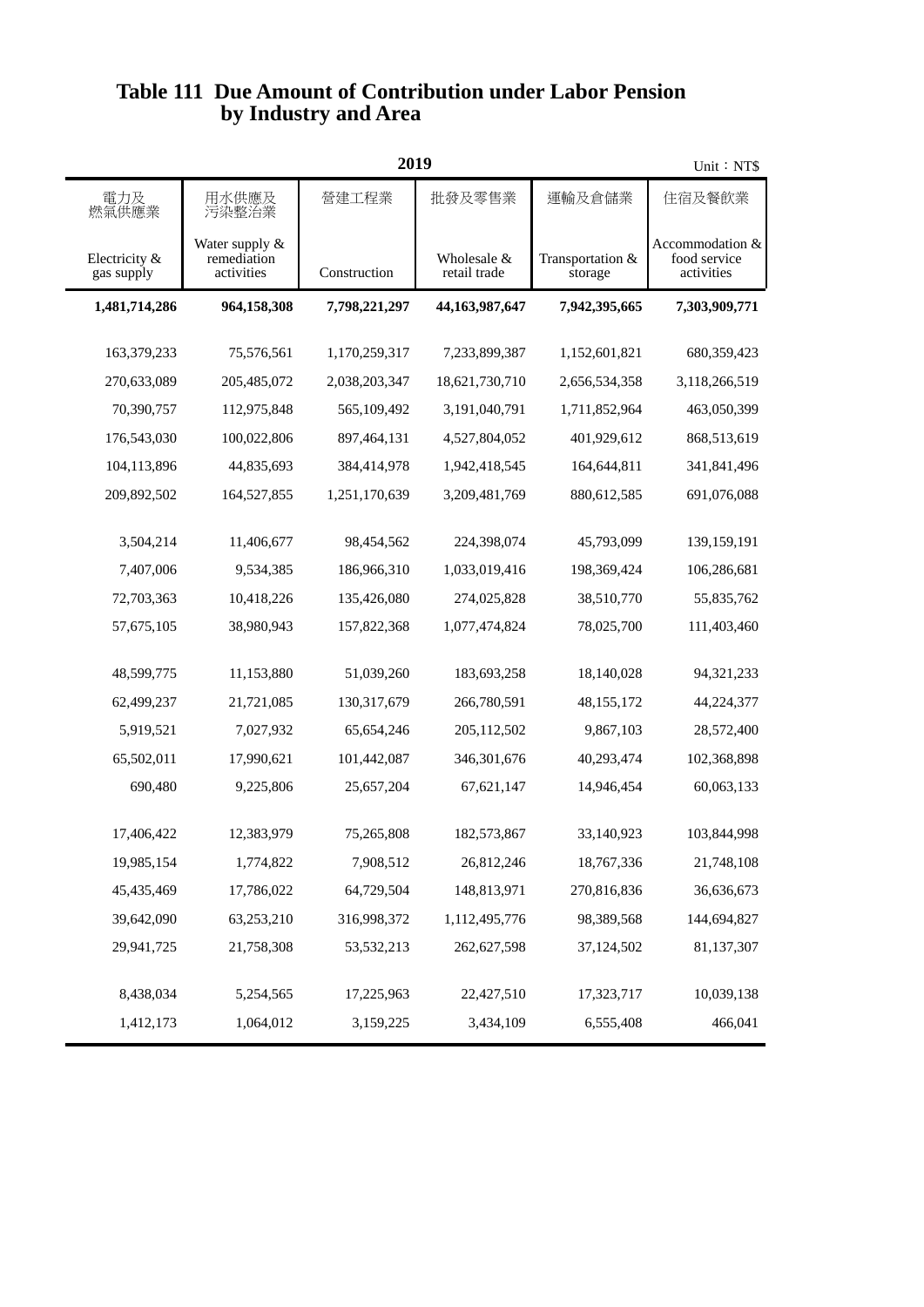## 表111 勞工退休金應計提繳金額-按行業及地區分(續)

| 中華民國108年       |                                               |                                |                                     | 單位:新台幣元                   |                                                       |
|----------------|-----------------------------------------------|--------------------------------|-------------------------------------|---------------------------|-------------------------------------------------------|
|                | 業<br>行<br>別<br>Industrial<br><b>Divisions</b> | 出版、<br>影音<br>製作、傳播<br>及資通訊服務業  | 金融及保險業                              | 不動產業                      | 專業、科學<br>及技術服務業                                       |
| 地<br>區<br>Area | 別                                             | Information &<br>communication | Financial &<br>insurance activities | Real estate<br>activities | Professional,<br>scientific &<br>technical activities |
| 計<br>總         | <b>Grand Total</b>                            | 10,508,470,716                 | 15,327,240,735                      | 3,055,331,941             | 12,549,278,554                                        |
| 新北市            | New Taipei City                               | 1,089,284,456                  | 570,358,016                         | 373,832,400               | 1,372,344,517                                         |
| 臺北市            | Taipei City                                   | 7,728,778,529                  | 12,599,062,679                      | 1,424,220,712             | 6,278,180,549                                         |
| 桃園市            | Taoyuan City                                  | 124,013,513                    | 225,241,590                         | 175,931,369               | 787,959,072                                           |
| 臺中市            | <b>Taichung City</b>                          | 451,634,648                    | 799,713,804                         | 318,282,404               | 788,786,761                                           |
| 臺南市            | Tainan City                                   | 105,999,307                    | 228,450,079                         | 131,650,380               | 253,031,346                                           |
| 高雄市            | Kaohsiung City                                | 284,889,818                    | 426,070,886                         | 234,754,777               | 506,611,308                                           |
| 宜蘭縣            | <b>Yilan County</b>                           | 10,795,853                     | 22,734,130                          | 10,968,739                | 37,877,139                                            |
| 新竹縣            | <b>Hsinchu County</b>                         | 281,473,555                    | 22,351,951                          | 159,486,561               | 1,209,358,949                                         |
| 苗栗縣            | Miaoli County                                 | 12,909,839                     | 26,034,688                          | 22,046,449                | 203,651,330                                           |
| 彰化縣            | Changhua County                               | 26,672,835                     | 83,299,349                          | 33,093,311                | 98,721,311                                            |
| 南投縣            | Nantou County                                 | 9,077,469                      | 27,979,460                          | 11,963,198                | 27,254,167                                            |
| 雲林縣            | Yunlin County                                 | 29,142,255                     | 25,282,134                          | 26,163,200                | 42, 427, 422                                          |
| 嘉義縣            | Chiayi County                                 | 77,769,449                     | 4,424,543                           | 3,646,908                 | 14,572,661                                            |
| 屏東縣            | <b>Pingtung County</b>                        | 14,130,563                     | 31,770,077                          | 23,878,505                | 29,834,668                                            |
| 臺東縣            | <b>Taitung County</b>                         | 4,438,939                      | 9,289,959                           | 4,304,521                 | 12,705,269                                            |
| 花蓮縣            | Hualien County                                | 10,207,373                     | 27,611,714                          | 16,597,198                | 26,366,767                                            |
| 澎湖縣            | Penghu County                                 | 2,567,998                      | 3,920,040                           | 765,206                   | 1,750,156                                             |
| 基隆市            | Keelung City                                  | 9,277,717                      | 27,428,440                          | 11,625,471                | 20,989,985                                            |
| 新竹市            | Hsinchu City                                  | 212,895,747                    | 115,091,827                         | 52,959,000                | 803,409,602                                           |
| 嘉義市            | Chiayi City                                   | 17,488,217                     | 47,971,878                          | 14,979,105                | 26,604,260                                            |
| 金門縣            | Kinmen County                                 | 4,810,209                      | 3,152,244                           | 4,182,527                 | 6,437,171                                             |
| 連江縣            | Lienchiang County                             | 212,427                        | 1,247                               |                           | 404,144                                               |